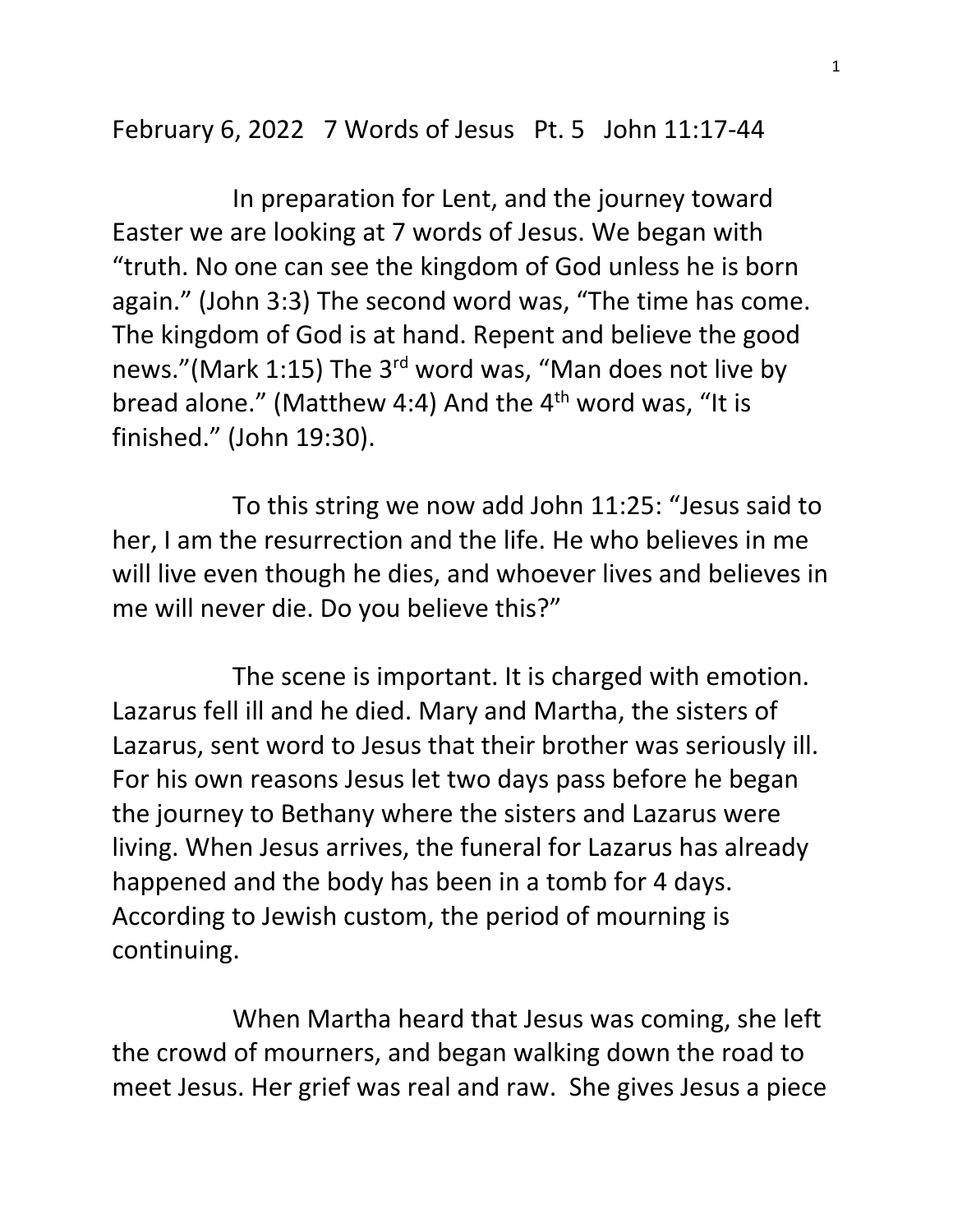of her mind. First there is an accusation. Then a statement of faith. The accusation was full of her anger, her grief and her pain. "Lord, if you had been here my brother would not have died. But I know that even now, God will give you whatever you ask." The accusation is to the effect, Jesus is late. Had HE come when he was called, HE could have prevented all of this. The statement of faith is her belief that Jesus can ask HIS Father in heaven for anything, and HIS prayer will be heard and granted. She is saying, YOU can do something so do it!

 What are we to make of all of this? It is clear that Lazarus, Mary and Martha are more than just friends. They have been with Jesus when HE taught. They have witnessed the power of God not only in HIS words but in healing miracles. Martha knows what Jesus can do because she has seen HIM do it, and she has heard the stories that are spilling through the country concerning Jesus ministry. She is a believer, and a believer who is experiencing full blown grief at the loss of a beloved brother. Martha states in crystal clear terms what she believes: that Jesus "is the Christ, the Son of God, who has come into the world."(vs. 27) In fact it is her response when Jesus said to her, "I am the resurrection and the life. He who believes in me will live even though he dies, and whoever lives and believes in me will never die. Do you believe this?" Martha returns to her house, and tells Mary that Jesus is at the outskirts of Bethany.

 Mary goes to Jesus. The mourners who have gathered follow her and witness what occurs. For one thing, the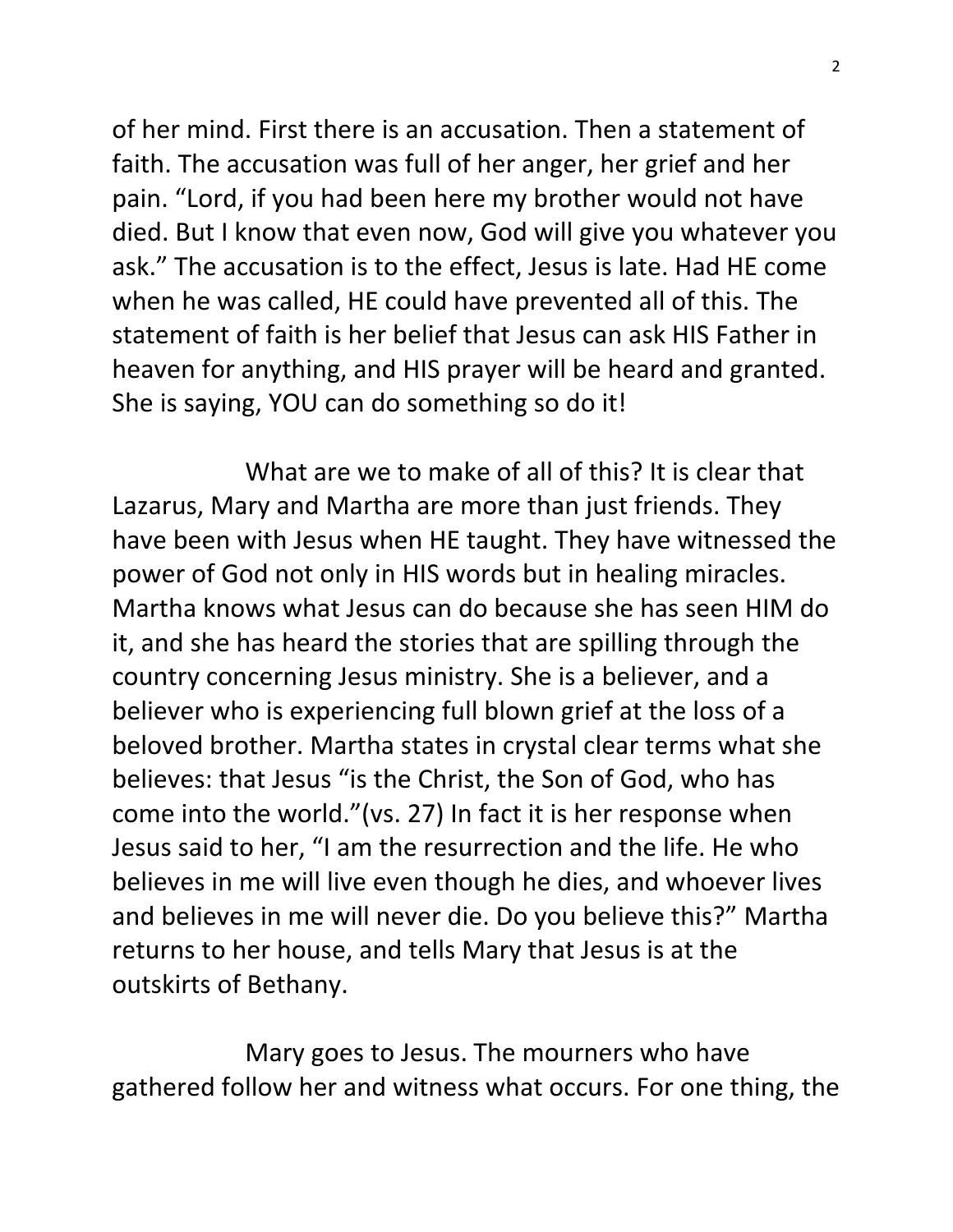first thing Mary says, is what Martha said. The accusation! If you had been here my brother would not have died! The words sting. The mourners are weeping. And Jesus is moved by the whole experience including his own sense of loss of a good friend. HE is not cool like ice. HE feels what the crowd and Mary and Martha are feeling. And Jesus asks the question, "Where have you laid him." (vs, 33) They, Mary, Martha, and the crowd take him to the tomb. The humanity of the Son of God is captured in the shortest verse in the whole of the Bible. "Jesus wept." (vs. 35) It was not a show, or an opportunity to act like he cared…HE felt what they felt. Jesus felt what we feel at the graveside of someone we care about. The loss is undeniable. Death cannot be swept under the rug. The Son of Man weeps. And people notice. And some of them are thinking and muttering what Mary and Martha have put into words. Jesus healed a blind man. Could he not have prevented this death?

 Jesus gives instruction. Roll the stone away from the entrance of the tomb. There are objections naturally. "There will be a bad odor, for he has been there four days." It is more rank in the KJV, the word for word translation: "he stinketh." Martha's actual words in Elizabethan English. You know what happens next. Jesus prays. He commands Lazarus to come out of the tomb. And he does.

 "I am the resurrection and the life." Jesus is. When HE uses those words "I am" HE is saying words Moses heard. Moses asked God, if I go to the Hebrews in Egypt, they are going to ask me who sent me. God, what is your name? God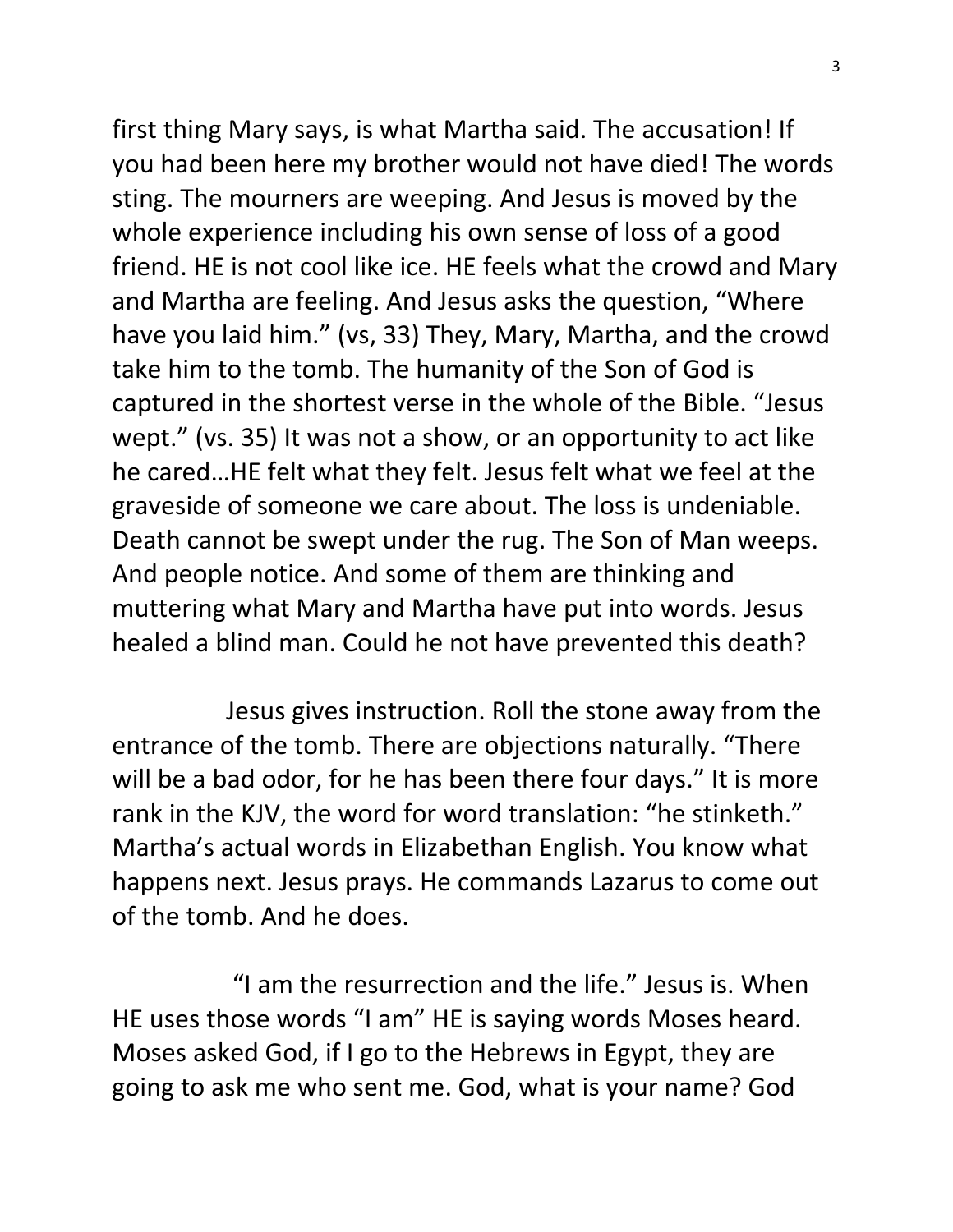replied, "I am that I am. I am has sent you." Jesus says I am the lamb of God. I am the resurrection and the life. It is a claim of divinity, immediately backed up by a demonstration, a sign, a wonder, that can only be accepted as a sign of divinity or rejected as not having happened. Jesus made the claim. Then HE called Lazarus back from the dead. And remember, this is not the only time HE resurrects someone. And of course on Easter morning, early on a Sunday morning, HE rises from the dead.

In this 5<sup>th</sup> word Jesus says a number of things. HE says whoever believes in HIM will live even though he dies. We are mortal. And that has not changed. We are subject to the laws of our mortality. But recognizing who Jesus is, changes everything. Believing Jesus, we have the promise we will live, even though we experience death. Thousands have died during this Pandemic, in Canada. Millions have died world wide. Every single death that occurs leaves people devastated by grief and a sense of loss. The promise made by Jesus to Martha and you and I, is that believing in HIM, we will live even though we die.

 It is typical of the Hebrew way of teaching important things by repeating the lesson in slightly different words for emphasis. "Whoever lives and believes in me will never die." What that means is "Whoever lives in me and believes in me, will never die." How we live is important. Jesus calls us to care about our neighbours, and to submit to the governmental authority over us. And HE calls us in the midst of all our frustrations and pains to believe HIM. He promises that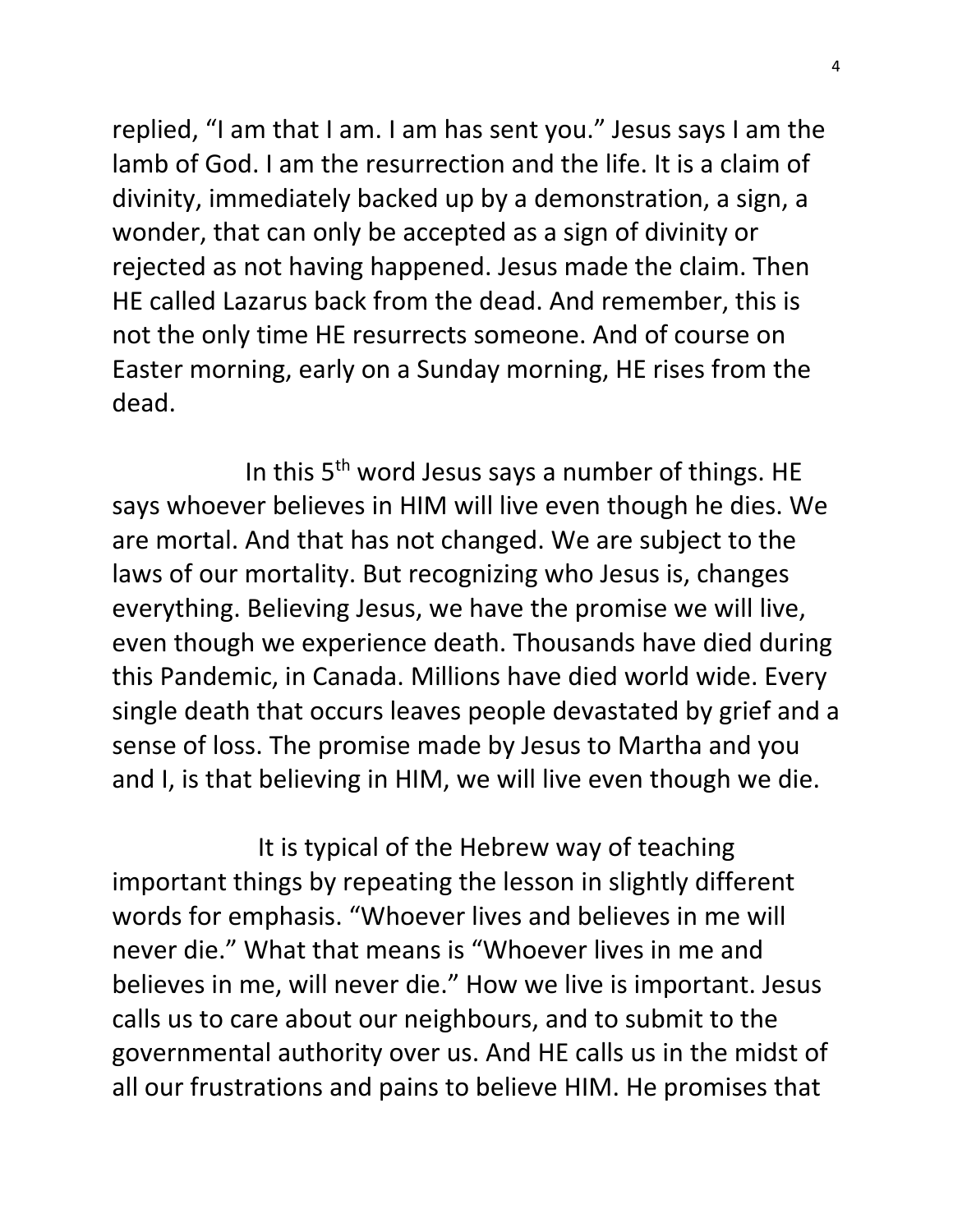death will never have the last word. And remember this: the influence of men and women over those around them ends when the body dies. A singular fact has to be faced. Jesus…I am not talking about the church….Jesus influences more people and how they live and die, today, than HE did at any point during HIS 33 years on earth. HE promises us, as HE promised Martha, that we will live even if our bodies give out. If you are my age you are tempted to say, we will live, even when our bodies give out.

 Jesus looked Martha and Mary in the eye. HE did not say, "Get over it. It's part of the life cycle. People come and people go." He asked her a question given what she had learned from HIM and seen HIM do. "I am the resurrection and the life….Do you believe this?

 That question is still one of the most important things Jesus said. The rest of verses 25 and 26 in John 11 come down to hearing that question and answering it. We make a choice. And it is an important choice. It is about life and life that is eternal. Most of us have not seen the things that Mary and Martha and Lazarus, Matthew, Mark, Luke, John, Peter and Thomas and Paul saw. That's not a complete list either. But we have been told what they saw. And the records are dependable and sound. Some of us have carelessly said, I have seen a miracle. We still must face the question. Jesus said, "I am the resurrection and the life….Do you believe this? Faith is not a closing of the mind, it is a choice to open it. We make the